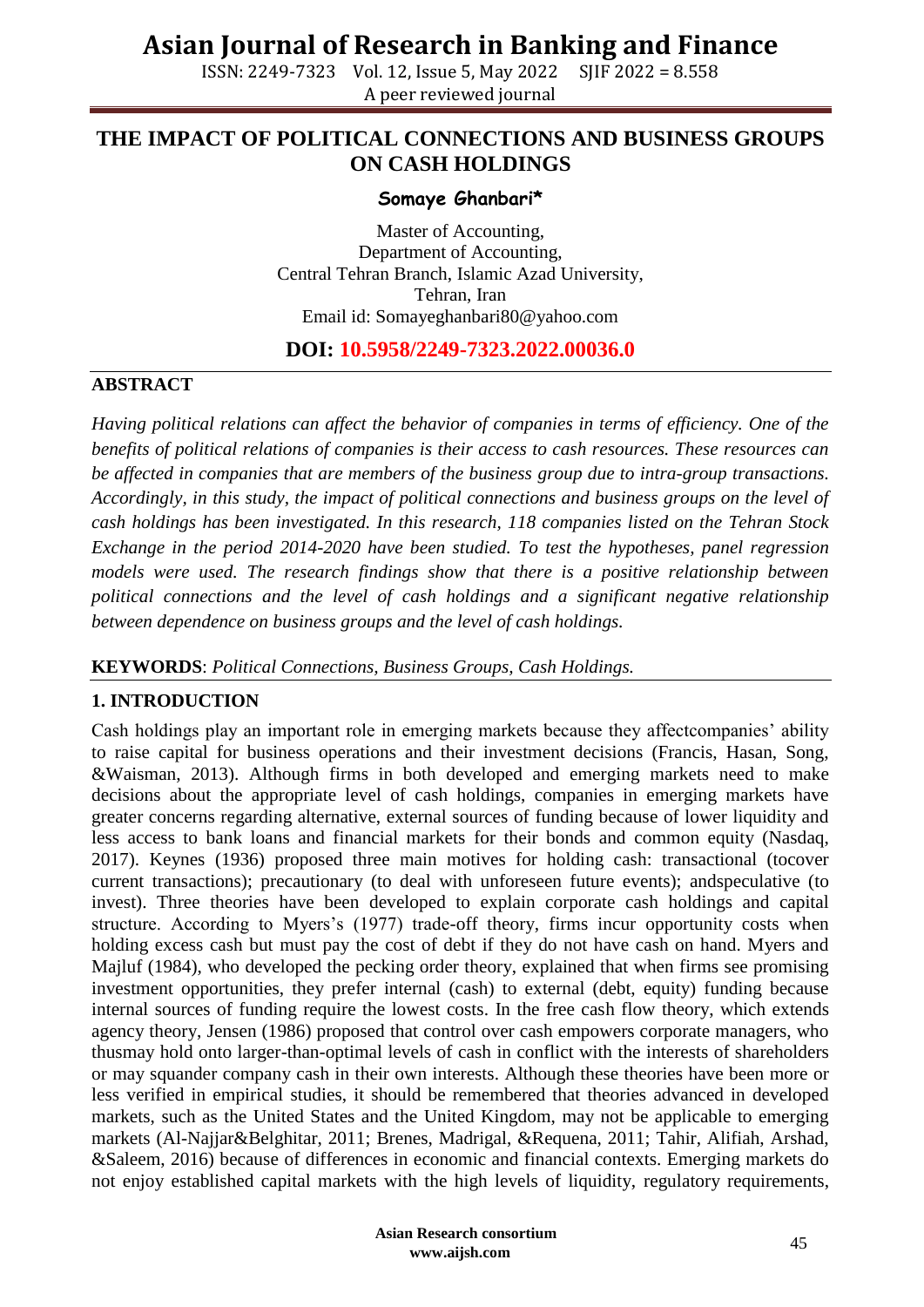ISSN: 2249-7323 Vol. 12, Issue 5, May 2022 SJIF 2022 = 8.558 A peer reviewed journal

and market capitalization that are common in developed countries (Nasdaq, 2017). The OECD (2017) stresses that institutional differences such as the political system, equity market, banks, regulatory agencies, and legal framework affect the financial decisions of firms in developed countries and emerging markets. Businesses and investors must consider these factors.

In developed countries, firm size is negatively related to cash holdings because larger companies have greater access to funding than smaller ones, and therefore less need to hold onto cash (Akben-Selcuk&Altiok-Yilmaz, 2016; Hill, Fuller, Kelly, &Washam, 2013). For example, Cai, Zeng, Lee, and Ozkan (2016) found that group-affiliated firms tend to hold significantly less cash than their unaffiliated counterparts. In emerging markets, firm size is positively related to cash because firmsare more diversified and a parent company may have several subsidiaries (Al-Najjar&Belghitar, 2011; Shabbir, Hashmi, & Chaudhary, 2016). Further, business groups, which are common in many emerging markets, serve as a nonmarket mechanism used by firms to overcome a weak institutional context (Khanna & Palepu, 2000b). La Porta, Lopez-de-Silanes, and Shleifer (1999) also found pyramidal structures in the control of firms and participation in management by families or the state, especially in economies with weak shareholder protection. Studies have also offered differing opinions regarding the connections between political connections and cash holdings. In emerging markets, political connections can help firms secure bank loans or become publicly listed (Bao, Johan, &Kutsuna, 2016; Yang, Lian, & Liu, 2012). Some have claimed that political connections reduce the need to hold onto cash (Claessens, Feijen, &Laeven, 2008; Faccio, 2006, 2010; Hill et al., 2013). Political connections are particularly common in China, the world's largest emerging market country, and one in which the Communist Party dominates. Most firms in China are owned by business groups, and the majority of these are politically connected to either the central or local government (Khanna & Palepu, 2000a; Yang et al., 2012). Our study investigates the effects of an internal force (the corporate structure of the business group) and an external force (political connections) on the cash holdings of Chinese firms.

This study makes a threefold contribution to the literature. First, it extends our understanding of the impact of political connections on the level of cash holdings. The uniqueness of China's capital market (e.g., market inefficiency and firms' lack of capital) and its specific network characteristics (e.g., ties with government as a critical resource) make it a different setting in which to examine this influence. Second, this paper argues that the business group (BG) may moderate the relation between political connectedness and cash holdings. Finally, we also attempt to compare the theoretical predictions with empirical evidence. The results of this study may help investors understand how political connections and business group structure affect cash holdings in Chinese firms.

We chose China as the sample country for this study because of its high population, rapid economic growth, and large trade surplus, which make it the largest emerging market. With 1.3 billion people, China accounts for 17.6% of the total 7.4 billion world population (World Bank, 2016b). From 1995 to 2015, it averaged a gross domestic product (GDP) growth of 9.48% (World Bank, 2016a). Moreover, given that China has had the largest trade surplus of any nation in the world since 2000, Chinese firms have had ample opportunity to accumulate a great amount of cash (FRED, 2016).

China's unique economic environment is particularly desirable for examiningcash holding theories because of the prevalence of political connections and the BG corporate structure (parent companies with subsidiaries), which could affect a firm's financial decisions. By the end of 2009, 95.3% of all listed companies in China operated within BGs (Zhang, Lu, Zhang, & Jiang, 2015). Moreover, in terms of political connectedness, four large state-owned-enterprise (SOE) banks— Bank of China, Construction Bank of China, Agriculture Bank of China, and International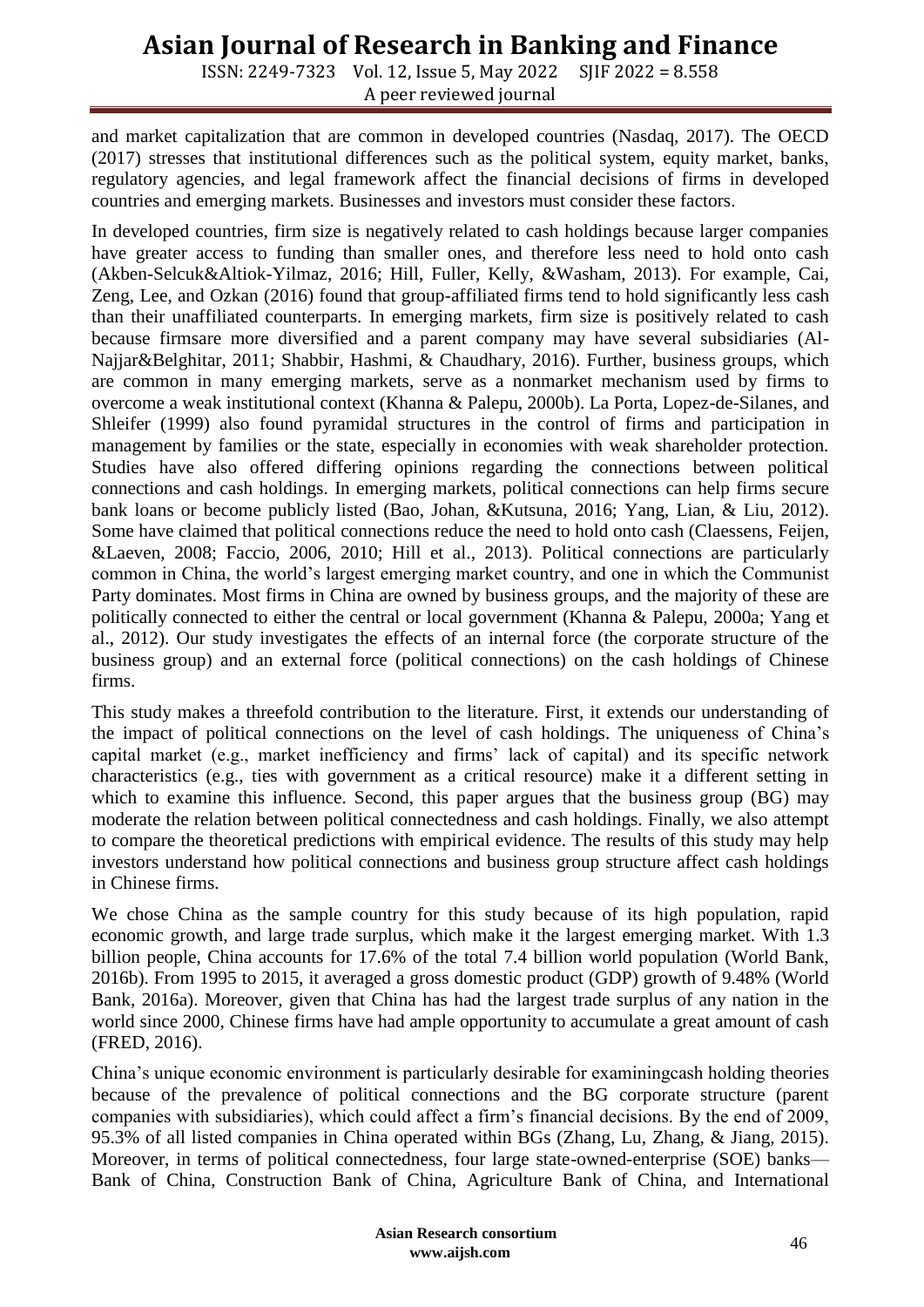ISSN: 2249-7323 Vol. 12, Issue 5, May 2022 SJIF 2022 = 8.558 A peer reviewed journal

Commercial Bank of China—dominate the country's financial markets (Allen, Qian, & Qian, 2005). SOE companies can easily obtain funding from SOE banks, and most large companies rely on bank loans (Megginson,Ullah, & Wei, 2014). In short, political connection is also associated with ease of financing. Additionally, both firm size and corporate structure affect firms' access to loans, and thus their cash holdings

(Boubakri, El Ghoul, &Saffar, 2013). To the best of our knowledge, this is the first study to examine empirical evidence demonstrating the importance of political connections in determining the ease of acquisition and amount of cash holdings for

business groups in China. The remainder of this paper is organized as follows. Section 2 includes the literature review and hypothesis development. The data collection and measurement of variables are discussed in section 3. Section 4 presents the empirical results. Section 5 concludes the paper.

## **2. Institutional Background, Prior Literature, and Hypothesis Development**

## **2.1. Political Connections and Cash Holdings**

Faccio (2006) found that corporate political connections are widespread around the world, especially in countries with emerging economies where regulations regarding political conflicts of interest are relaxed. Since larger firms tend to build higher levels of political connectedness than smaller ones (Agrawal &Knoeber, 2001; Faccio, 2006; Johnson & Mitton, 2003), large firms in emerging markets often find it easier to get external capital, such as bank loans (Allen et al., 2005; Bao et al., 2016).

Boubakriet al.(2013) and Chaney, Faccio, and Parsley (2011) have suggested that agency problems are more likely to occur in politically connected (PC) firms than non–politically connected ones in emerging countries. The influx of funds raises the level of liquid assets and increases the number of managers who act at the shareholders' expense. Further, Caprio, Faccio, and McConnell (2013) proposed that in emerging countries with weaker legal property protection, firms adjust their asset holdings to protect their assets from government seizure. They found a negative relation between corporate holdings of liquid assets and political corruption. However, scholars hold varying opinions about the effect of political connection on firms' cash holdings. Some researchers have argued that political connection has anegative relationship with cash level. Faccio (2010) found that PC companies in developed countries hold onto less cash because they have political support and relationships with government agencies. In emerging countries, Al-Najjar (2013) found that companies with significant political support hold less cash since they have government support in financially critical periods.

Others, however, have contended that political connection has a positive correlation with cash holdings. Kusnadi and Wei (2012) found that managers of PC firms in emerging markets, as well as firms in countries with weak legal protection of investors and prevalent corruption, are inclined to hoard more cash than nonpolitical firms. Given China's inefficient legal environment and unique business practices, we inferred that politically-connected firms suffer severe agency problems and managers hold more cash to act self-interest.

## **2.2. Business Groups and Cash Holdings**

Khanna and Palepu (2000a) proposed that in emerging markets, companies' formbusiness groups as a defense against inadequate investor protection, legal enforcement, and information disclosure. In effect, the BG serves as an internal financial market in which funds can move from parent company to subsidiaries or among the affiliated firms for operational or investment purposes (Bena& Ortiz-Molina, 2013). Business groups may thus reduce their members' need for cash on hand (Schiantarelli&Sembenelli, 2000).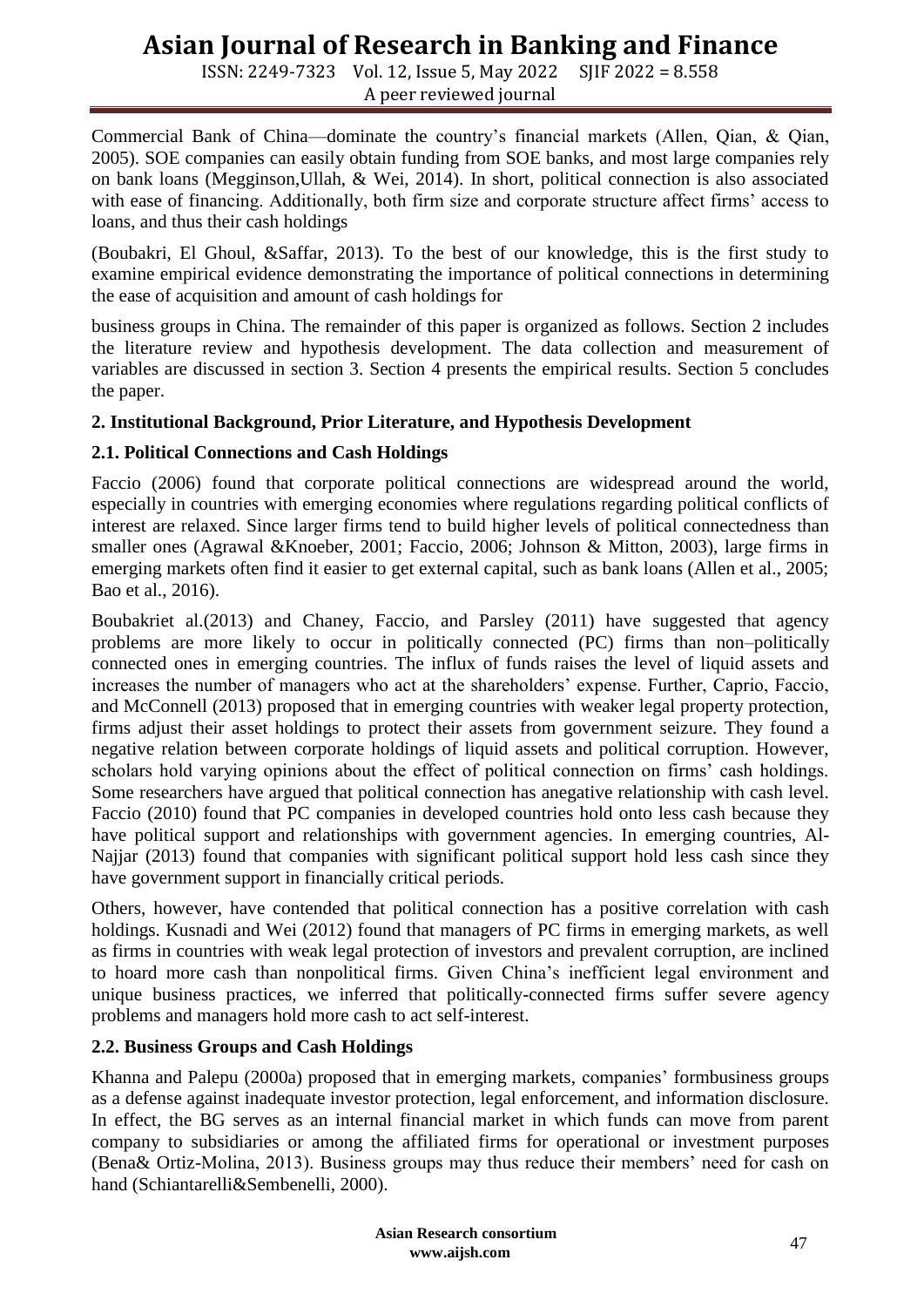ISSN: 2249-7323 Vol. 12, Issue 5, May 2022 SJIF 2022 = 8.558 A peer reviewed journal

The rapid growth and rise in importance of China as an emerging market economy provides a natural platform for analyzing issues related to the role of thebusiness group (BG). To become a business group in China, the parent company mustprovide capital of over 50 million yuan (US\$6 million) and must have at least five affiliated companies. Moreover, the total capital of the parent and its affiliatedcompanies must exceed 100 million yuan (US\$12 million). He, Mao, Rui, and Zha(2013) noted rapid growth in the total number of business groups over the past few decades. According to the State Statistical Bureau (2002A–2007A), as of 2006, there were 2,856 officially recognized business groups in China, with 27,950 directly owned first-tier subsidiaries, employing around 30 million people and accounting for almost 60% of national industrial output (He et al., 2013). The ecology of business groups in China is substantially different from those of the socalled Big Six keiretsusin Japan or the top 30 chaebols in South Korea (Chang & Choi, 1988; Chang  $\&$  Hong, 2000). The size distribution of the groups and the identity of their ultimate controlling shareholders are different from those in other emerging markets or developed economies. China has a number of state-dominated business groups, established for purposes of economic development and social distribution, to carry out national goals. However, because of market failures and the lack of a well-developed legal and regulatory system in China, family- or natural person-dominated business groups have also been becoming more common. However, the evidence regarding the effects of BGs on cash holding is inconsistent. He et al. (2013) found that in China, BG-affiliated firms have a lower risk of incurring cash shortages when faced with investment opportunities because they are able to obtain funding within the BG. Furthermore, Cai et al. (2016) found that group-affiliated Chinese firms held significantly less cash than their nonaffiliated counterparts. This is consistent with both the trade-off theory and the pecking order theory. Firms with quicker access to funding have the freedom to hold less cash. However, less financially constrained state-owned enterprises (SOEs) are slower to respond with decreased cash holdings than non-SOEs.

Studies also show varying assessments of the relationships among firm size, liquidity, and corporate cash holdings. Al-Najjar (2013) asserted that larger firms in emerging countries tend to hold less cash in general, that firms with leverage also

hold onto less cash, and that cash holdings are lower when firms have easy access to funding. Shabbir et al. (2016) found that, in emerging markets, company size was positively correlated with increased cash holdings, and leverage (bank loans) with decreased cash holdings. In contrast, Uyar and Kuzey (2014) observed that firms with higher liquidity and larger firm size held less cash. Given all this evidence, we propose the following hypothesis:

**Hypothesis 1.** There is a negative relationship between affiliation with business groups and the level of cash holdings of the company.

#### **2.3. Relationship among Political Connections, Business Groups, and Cash Holdings**

Studies have offered two explanations as to why business groups seek to maintain cash holdings. The predominant view is based on the free cash flow

hypothesis: the pyramidal structure of business groups worsens information asymmetry between managers and shareholders and exacerbates the agency problem,

giving managers an incentive to control more cash. The other argument claims thatbusiness groups can take advantage of internal capital markets to overcome the financial constraints characteristic of underdeveloped financial markets, so managers in such groups hold less cash. The trade-off between these forces may partly dependon other institutional factors, for example political connections. He et al. (2013) found that, in China, privately owned business groups are more likely to use internal capital markets than are groups controlled by the central government. Cai et al. (2016) also found that state ownership moderates the benefit received from such an internal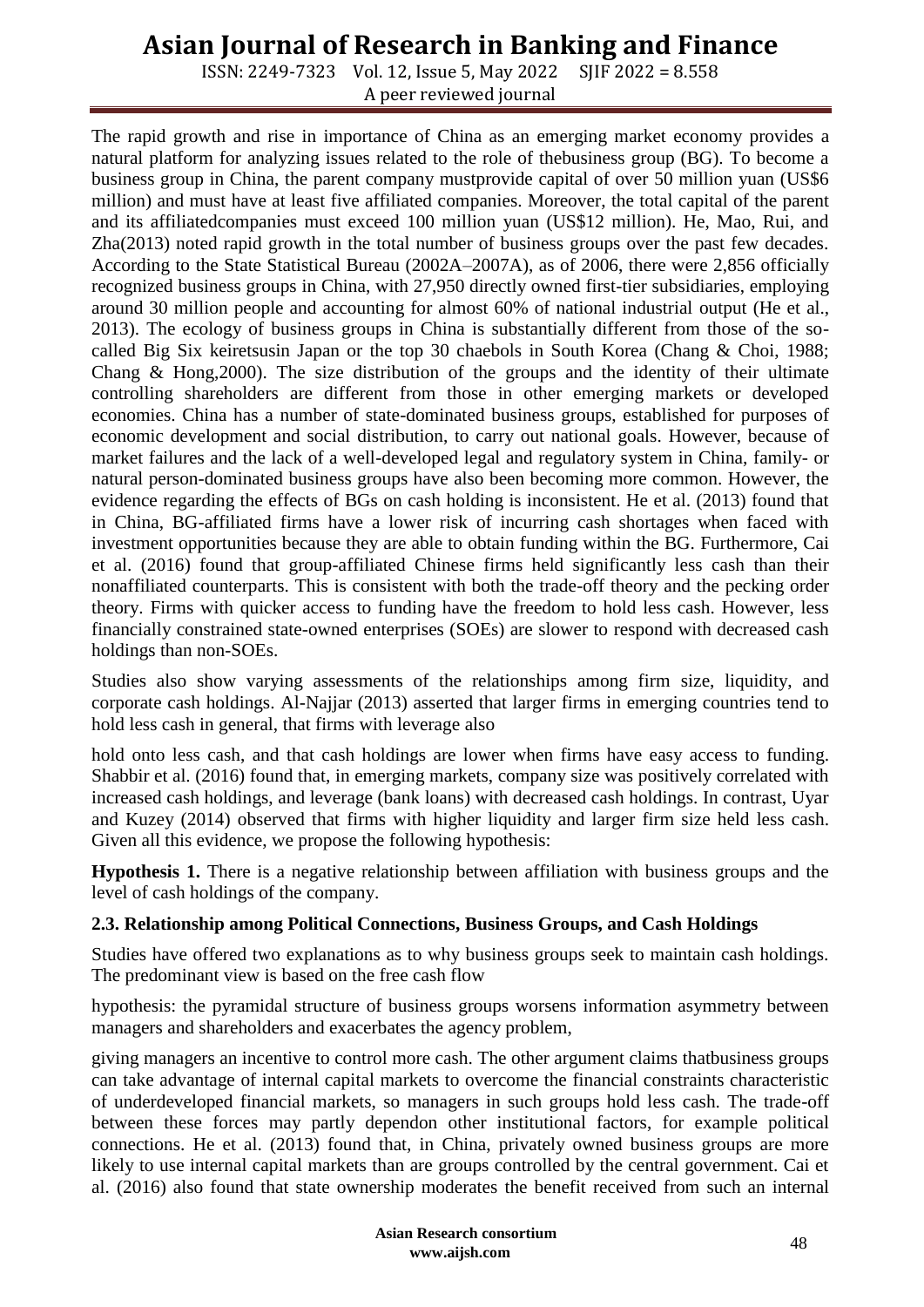ISSN: 2249-7323 Vol. 12, Issue 5, May 2022 SJIF 2022 = 8.558 A peer reviewed journal

capital market, and Firth, Lin, and Wong (2008) found that, in China, the distribution of loans is skewed toward firms with political connections. Chen, Sun, Tang, and Wu (2011) found that political connections significantly reduced investment efficiency in SOEs but not in non-SOEs. Furthermore, Chen, Ding, and Kim (2010), analyzing firm-level data from 17 jurisdictions from 1997 to 2001, found that it was harder to predict the earnings of firms with political connections than those of firms without such connections. Apparently, having government ties deepens the problems of adverse selection and information asymmetry between managers and shareholders. In other words, the cost of political connectedness overcomes the benefit of the internal capital market to the business group, pushing managers to strengthen cash holdings. It should be noted that China has been criticized for its weak investor protection and internal corporate governance structure (Jiang  $& Kim, 2015$ ). This means that, for firms in business groups with government ties, managers can use their own discretion to hold onto higher levels of cash holdings even to the point of harming the firm's value. We therefore conclude that firms are more likely to suffer from agency costproblems when they are members of a business group holding higher levels of cash and having political connections:

**Hypothesis 2**. There is a positive relationship between political connections and the level of cash holdings of the company.

### **3- RESEARCH METHOD**

This research is applied in terms of correlation method and purpose. Also, because this article describes what is or describes the existing conditions without interference (and not to the specific requirement and recommendation) and due to the fact that value judgments in this study are low, the present study is in the category of descriptive accounting research. Are. In addition, due to the fact that historical information will be used to test its hypotheses, it is classified in a quasiexperimental research group. It should be noted that SPSS software (version 21) and Eviews (version 9) were used for statistical analysis.

#### **4- Models and How To Measure Variables**

According to the main title of the research on the effect of political relations and business groups on the level of cash accumulation,Themodel and method of measuring variables and the hypothesis test model based on the research of Theo et al. (2018) are presented as follows:

**Hypothesis 1**:  $CASH_{it} = \beta_0 + \beta_1 BG_{it} + \beta_2 CASH_{it-1} + \beta_3 SIZE_{it-1} + \beta_4 LEV_{it-1} + \beta_5 MB_{it} + \beta_6 CF_{it} +$  $β_7$  CAPEX  $i_{t-1}$  +  $β_8$  DIV  $i_{t-1}$  +  $β_9$  CFVOL  $i_{t-1}$  +  $e_{it}$ 

**Hypothesis 2**:CASH<sub>it</sub> = β<sub>0</sub> + β<sub>1</sub> PC<sub>it</sub>+ β<sub>2</sub>CASH<sub>it-1</sub> + β<sub>3</sub> SIZE<sub>it-1</sub>+ β<sub>4</sub> LEV<sub>it-1</sub> + β<sub>5</sub> MB<sub>it</sub> + β<sub>6</sub> CF<sub>it</sub> +  $β_7$  CAPEX  $_{it-1}$  +  $β_8$  DIV  $_{it-1}$  +  $β_9$  CFVOL  $_{it-1}$  +  $e_{it}$ 

#### **4-1- How to measure the level of cash holdings**

The measurement of this variable is as follows.

Cash: Cash in the financial statements

Cash equivalents  $=$  Cash equivalents  $=$  assets that are rapidly converted to cash.

net assets: net assets calculated as follows: (cash + cash equivalent) - total assets

#### **4-2- How to Measure Company Political Connections**

In general, Fascio(2006) has defined how political relations are measured in this way. Political relations of the company means that at least one of the major shareholders (a shareholder who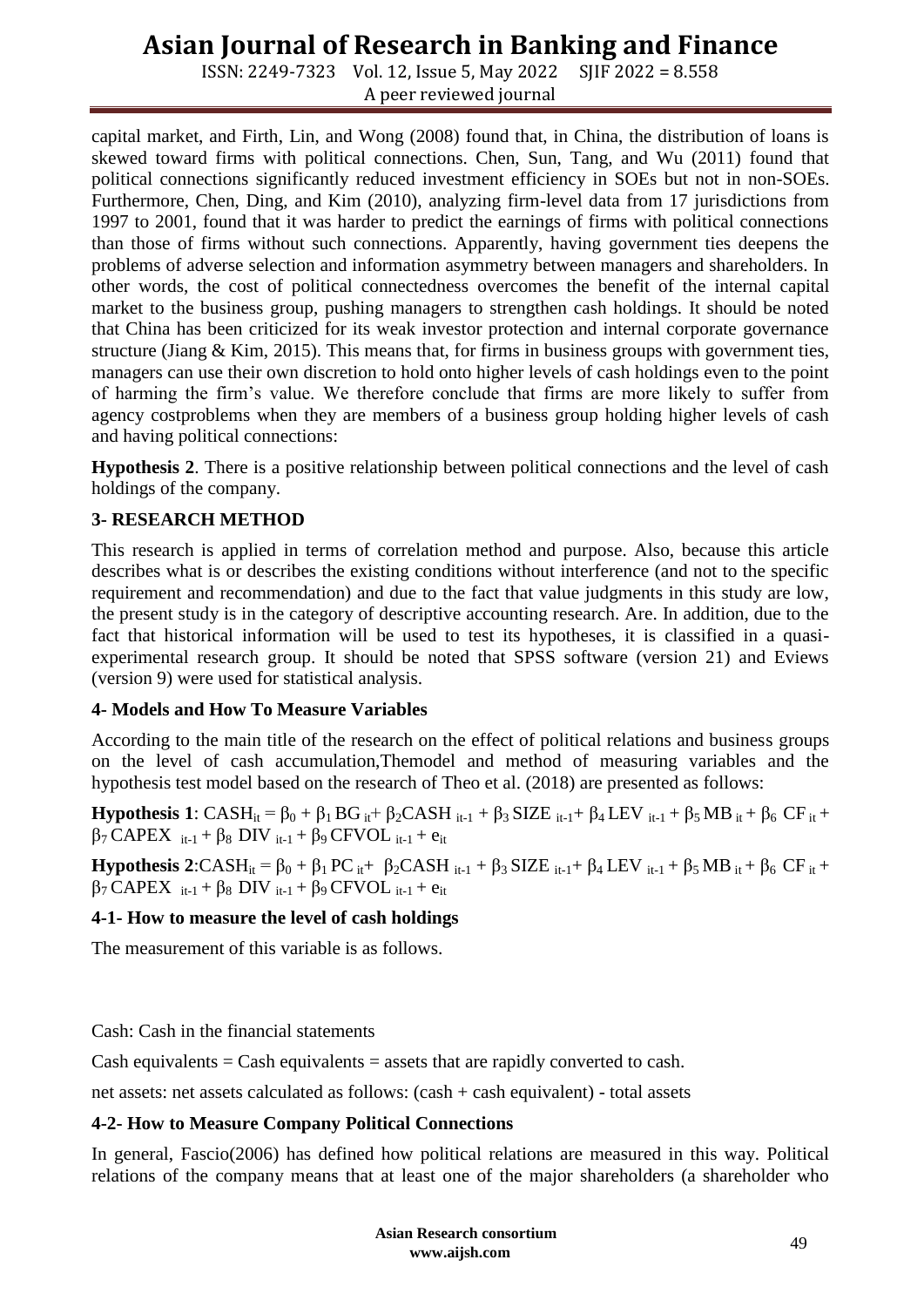ISSN: 2249-7323 Vol. 12, Issue 5, May 2022 SJIF 2022 = 8.558 A peer reviewed journal

owns at least 10% of the voting shares of the company) or one of the senior officials (CEO or Vice President) of the company with the person of the President, Vice President and Head of Office The president is in contact or a member of parliament or close to one of the senior politicians (ministers). After specifying this important, the virtual variable 1 (one) is offered to the companies that have the mentioned conditions (have political relations) and the virtual variable 0 (zero) is provided otherwise (they do not have political relations).

### **4-3- How to Measure Affiliation with A Business Groups**

The independent variable in this research is dependence on the business group, to measure which, if the company is affiliated with business groups, the virtual variable 1 (one) is used, otherwise the virtual variable zero (0) is used (Pour Heidari and Deldar,2012).

### **4-4- Control Variables**

Following the research of Opler et al. (1999), the control variables are considered as follows:

Cash t-1: The level of cash accumulation of the previous year, which is calculated as follows:

(Last year cash + equivalent to last year cash) / Total assets of last year

Size t-1: The size of the company, which is calculated through the natural logarithm of net assets in the previous year.

Lev t-1: is the financial leverage of the company, which is calculated as follows:

(Current liabilities + long-term liabilities) / Net assets in the past year

M / B t: which is calculated through the stock market value to the book value of the company's shares;

CF t: which is calculated from the ratio of income before interest and taxes and depreciation on the net assets of the company;

Capex t-1: is the cost of the company's capital, which is obtained from the changes in tangible fixed assets of the year under review and last year divided by the assets of the previous year under review.

DIVD t-1: Payment of dividends to the company. If the company has paid cash dividends from virtual variable 1 (one) and otherwise (has not paid cash dividends) virtual variable 0 (zero) is provided.

CFVol t-1: Cash flow risk, which is calculated through a 4-year standard deviation of operating cash flow.

## **5- Society and Statistical Sample**

The statistical population of this research includes all companies listed on the Tehran Stock Exchange and the statistical sample includes companies that have all the following characteristics:

1- In order to observe their comparability, the financial year of the companies should end at the end of March of each year.

2-During the research period, they have not stopped their activities and have not changed their financial period.

3-All the information needed by companies for research is available.

4- Not be part of banks and financial institutions (investment companies, financial intermediation, holding companies and leasing companies).

5- Accepted on the stock exchange before 2014 and continue until 2020.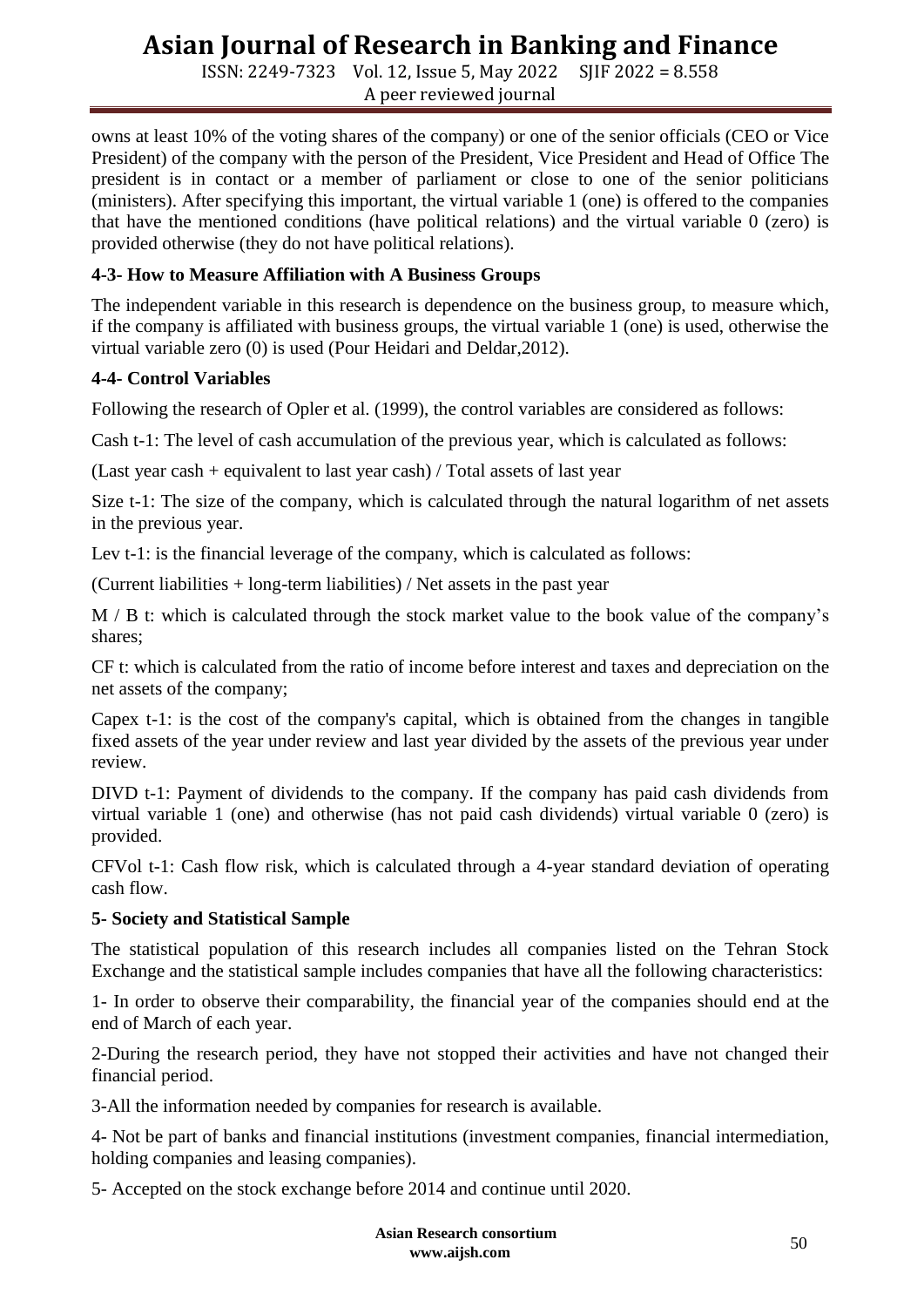ISSN: 2249-7323 Vol. 12, Issue 5, May 2022 SJIF 2022 = 8.558 A peer reviewed journal

Applying the above conditions, 118 companies have been included in the statistical sample of this research.

#### **6- RESEARCH FINDINGS**

#### **6-1-Descriptive Statistics Of Research Variables**

The results of descriptive analysis of research variables are presented in Table (1).

#### **TABLE (1) DESCRIPTIVE STATISTICS OF RESEARCH VARIABLES IN THE WHOLE**

| Kurto | <b>Skewne</b> | Std.  | Minim    | Maxim  | Medi  | Mean   | <b>Variable</b>        |
|-------|---------------|-------|----------|--------|-------|--------|------------------------|
| sis   | <b>SS</b>     | Dev.  | um       | um     | an    |        |                        |
| 2.191 | 0.281         | 0.076 | 0.001    | 0.335  | 0.036 | 0.063  | cash<br>holdings       |
|       |               |       |          |        |       |        | (CASH)                 |
| 14.69 | 3.015         | 0.066 | 0.001    | 0.518  | 0.030 | 0.051  | cash holdings Last     |
| 9     |               |       |          |        |       |        | year                   |
|       |               |       |          |        |       |        | $(CASH_1)$             |
| 4.332 | 0.679         | 1.419 | 10.491   | 19.313 | 14.11 | 14.260 | Company<br>size        |
|       |               |       |          |        | 6     |        | $(SIZE_1)$             |
| 19.61 | 2.684         | 0.283 | 0.090    | 3.145  | 0.610 | 0.624  | Financial<br>leverage  |
| 7     |               |       |          |        |       |        | $(LEV_1)$              |
| 6.455 | 1.933         | 3.862 | $-1.533$ | 16.320 | 2.406 | 3.736  | value<br>Market<br>to  |
|       |               |       |          |        |       |        | stock<br>book<br>value |
|       |               |       |          |        |       |        | (MB)                   |
| 4.266 | 0.185         | 0.155 | $-1.516$ | 0.657  | 0.141 | 0.161  | Revenue<br>to          |
|       |               |       |          |        |       |        | Corporate<br>Assets    |
|       |               |       |          |        |       |        | (CF)                   |
| 10.36 | 2.439         | 0.083 | $-0.218$ | 0.379  | 0.006 | 0.031  | Capital<br>Cost        |
| 6     |               |       |          |        |       |        | $(CAPEX_1)$            |
| 6.063 | 1.457         | 0.057 | 0.004    | 0.396  | 0.077 | 0.090  | Cash<br>flow<br>risk   |
|       |               |       |          |        |       |        | $(CFVOL_1)$            |

#### **TABLE (2) DESCRIPTIVE STATISTICS OF THE FREQUENCY OF RESEARCH VARIABLES**

| Mean                                                                                                                                          | <b>Variable</b>                           |
|-----------------------------------------------------------------------------------------------------------------------------------------------|-------------------------------------------|
| Year of companies without political connections: 723                                                                                          | political connections                     |
| Year of companies with political connections: 103                                                                                             |                                           |
| Year of companies without affiliation to the business<br>groups: $317$<br>Year of companies with affiliation to the business<br>groups: $509$ | business groups (BG)                      |
| Year of companies paying of cash dividends: 617<br>Year of companies without Payment of cash dividends:<br>209                                | Payment of<br>cash<br>dividends $(DIV_1)$ |

According to the descriptive statistics, the above indices can be divided into central indices, dispersion and other indices, of which the central indices are the mean and median indices, the dispersion indices are the standard deviation index and the other indices are The index is maximum, minimum, skewness and elongation. In short, Insummary, the average financial leverage shows that the statistical sample companies provided 62.4% of their debt structure and the rest of their equity component for their capital structure. This can be due to two reasons. The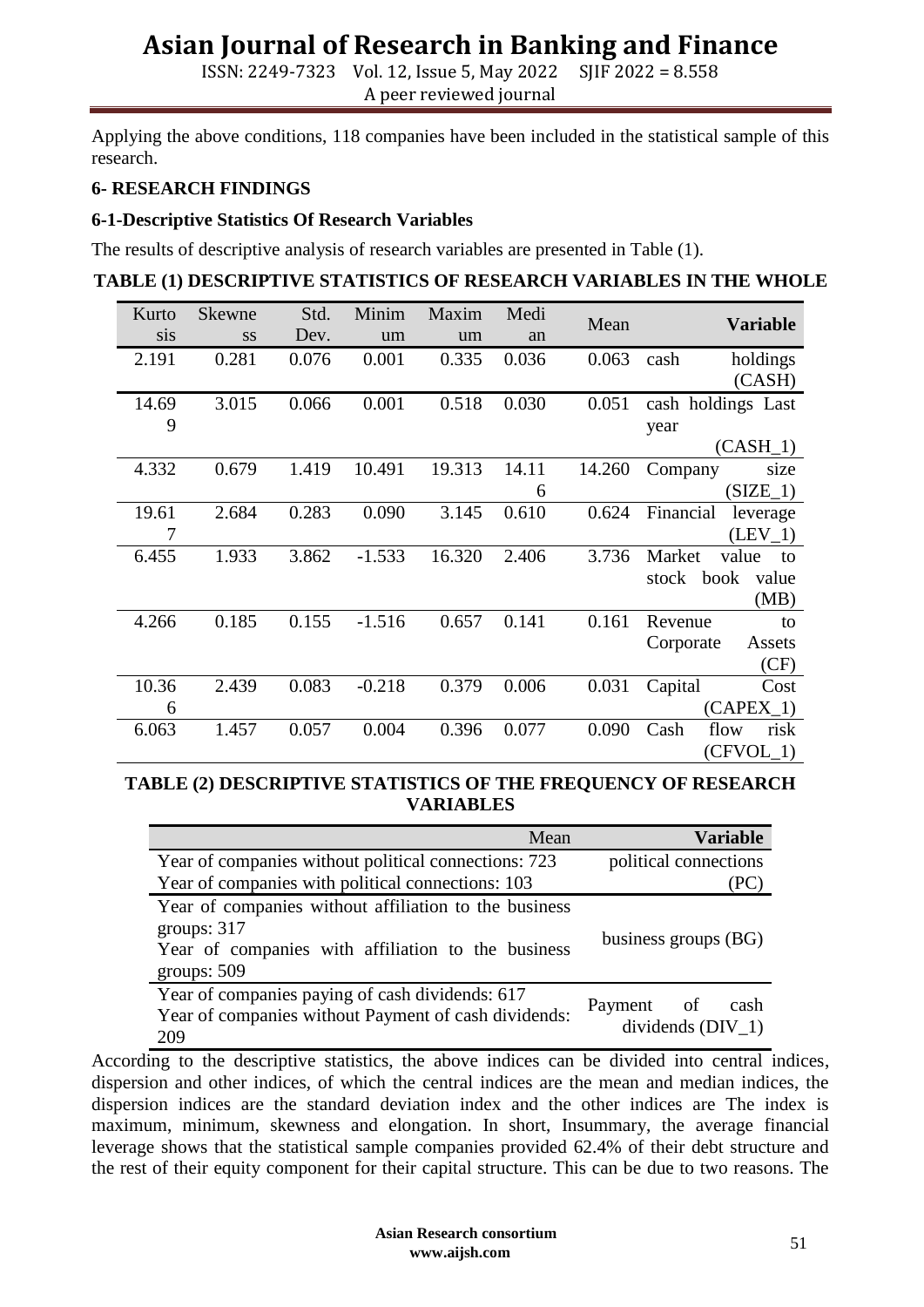ISSN: 2249-7323 Vol. 12, Issue 5, May 2022 SJIF 2022 = 8.558 A peer reviewed journal

first reason: Statistical sample companies have a high credit rating in terms of financing. The second reason is that raising capital through equity is probably more binding Also, the frequency of the company's political relations variable shows that the year - companies that have political relations are 103 views and the year - companies that do not have political relations are 723 views.

#### **6-2- Test of Normality of Distribution of Research Dependent Variable**

Since in this research, in order to estimate the model parameters, the ordinary least squares method is used and this method is based on the assumption that the dependent variable of the research has a normal distribution, so it is necessary to test the normality of the distribution of dependent variables.

### **TABLE (3) RESULTS OF THE STUDY OF THE NORMALITY OF THE DISTRIBUTION OF DEPENDENT VARIABLES**

|  | $Sig. (2-$<br>tailed) | Kolmogorov-<br>Smirnov Z | Minimum | Maximum | Std.<br>Dev.       | Mean | Variable                   |
|--|-----------------------|--------------------------|---------|---------|--------------------|------|----------------------------|
|  | 0.129                 | 0.887                    | 0.001   | 0.335   | $0.076 \mid 0.063$ |      | cash<br>holdings<br>(CASH) |

According to Table (3) after the normality test, the significance level of K-S statistic for the dependent variable (cash holdings) increased to higher than 0.05, so hypothesis H0 that the distribution of the variable is normal is accepted and indicates it. The dependent variable of the research has a normal distribution,therefore parametric statistical methods are used to test the research hypotheses.

#### **7-Test Results Of Research Hypotheses**

Given that the main question of the researcher isthe impact of politicalconnections and business groups on the level of cash holdings,so hypotheses are formulated, the results of which are as follows:

## **7-1- Test Results Of the First Main Hypothesis**

**Hypothesis 1.** There is a negative relationship between affiliation with business groups and the level of cash holdings of the company.

| <b>Statistics</b><br>VIF | Prob  | Statistics t | Coefficient | Variable<br>and<br>name<br>symbol        |  |  |
|--------------------------|-------|--------------|-------------|------------------------------------------|--|--|
| 1.076                    | 0.017 | $-2.360$     | $-0.098$    | business groups (BG)                     |  |  |
| 1.122                    | 0.000 | 6.171        | 0.248       | cash holdings Last year<br>$(CASH_1)$    |  |  |
| 1.068                    | 0.031 | 2.125        | 0.011       | Company<br>size<br>$(SIZE_1)$            |  |  |
| 1.477                    | 0.038 | 2.072        | 0.025       | Financial<br>leverage<br>$(LEV_1)$       |  |  |
| 1.079                    | 0.398 | 0.845        | 0.000       | Market value to stock<br>book value (MB) |  |  |
| 1.421                    | 0.000 | 7.747        | 0.152       | Revenue to Corporate<br>Assets (CF)      |  |  |
| 1.018                    | 0.023 | $-2.232$     | $-0.055$    | Capital<br>Cost                          |  |  |

#### **TABLE (4) RESULTS OF MODEL ESTIMATION FOR THE FIRST MAIN HYPOTHESIS OF THE RESEARCH**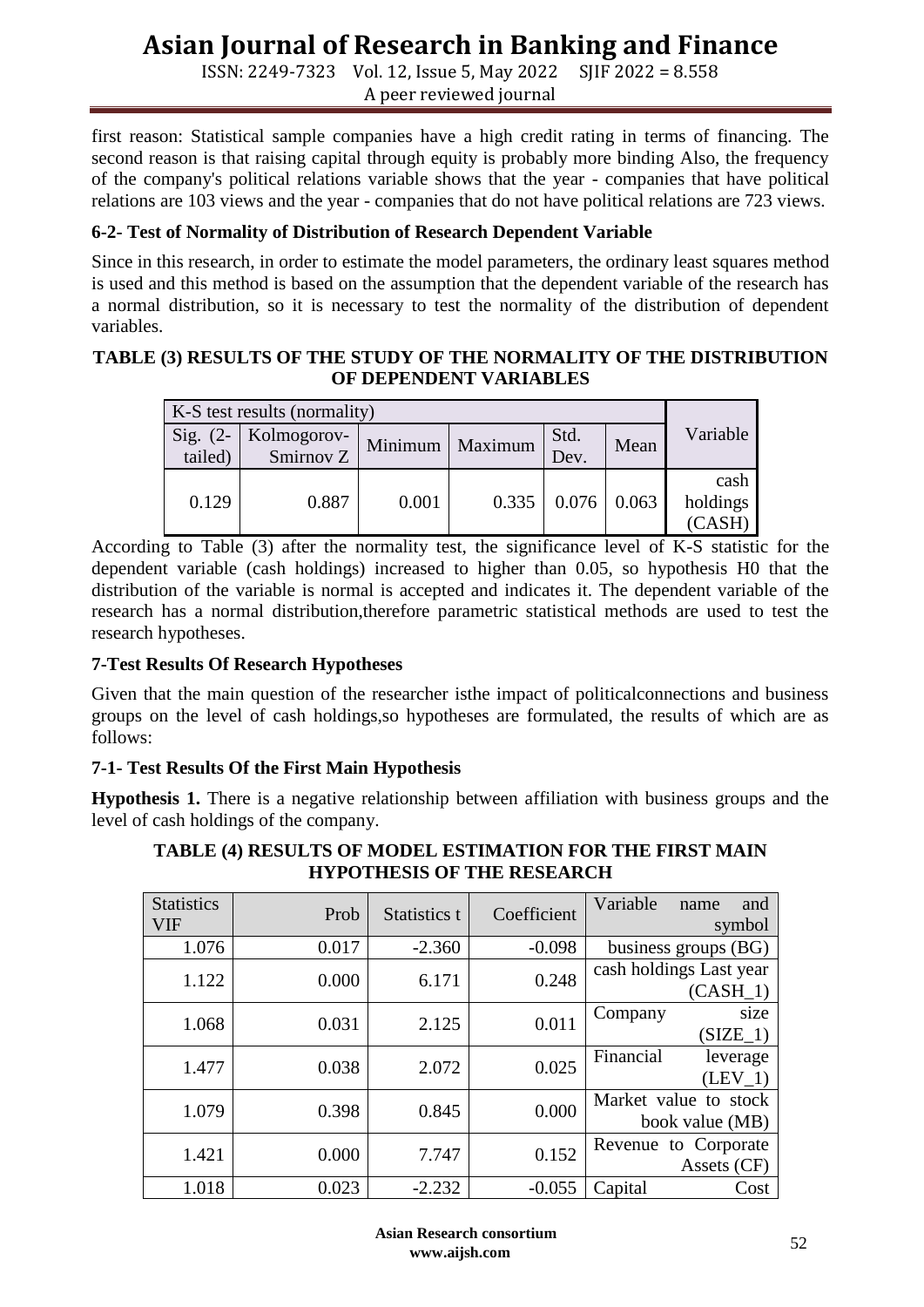|             |               |          |             |                     |      | (CAPEX 1)           |
|-------------|---------------|----------|-------------|---------------------|------|---------------------|
| 1.476       | 0.374         | 0.888    | 0.006       | Payment             | of   | cash                |
|             |               |          |             | dividends $(DIV_1)$ |      |                     |
| 1.139       | 0.001         | 3.141    | 0.141       | Cash                | flow | risk                |
|             |               |          |             |                     |      | $(CFVOL_1)$         |
|             | 0.150         | $-1.440$ | $-0.115$    | Constant            |      |                     |
| 1.845       | Durbin-Watson | 7.655    |             |                     |      | <b>Statistics F</b> |
|             |               | (0.000)  |             |                     |      | (Sig)               |
| 8.150       | Jarque-Bera   | 0.579    |             |                     |      |                     |
| (0.128)     | (Probability) |          | (R-squared) |                     |      |                     |
| Prob. 0.210 |               | 1.593    |             |                     |      | Godfrey             |
| Prob. 0.000 |               | 3.681    |             |                     |      | White               |
| Prob. 0.000 |               | 203.251  |             |                     |      | H-hausman           |
| Prob. 0.000 |               | 2.232    |             |                     |      | F-limer             |

ISSN: 2249-7323 Vol. 12, Issue 5, May 2022 SJIF 2022 = 8.558 A peer reviewed journal

The test results of the first main hypothesis are presented in Table (4), the significant level of Flimer statistic is less than the accepted error level (5%), so the panel data method is preferable to the solid data method. Also, due to the fact that the significant level of H-Hausmann statistic was less than the accepted error level (5%), the regression method with fixed effects is preferable to the regression method with random effects. In the next step, according to the significance level of White statistic, is 0.000 and regression has variance heterogeneity. Accordingly, the least modified squares have been used to solve the problem. In the next step, Godfrey statistic was also tested, so the significance level of this statistic is more than the accepted error level (5). This indicates that regression does not have a serial autocorrelation problem. Then, considering that the F statistic (0.000) has a significance level below (5%), so regression has explanatory power. The coefficient of determination of the model also indicates that 61.4% of the variable changes Cash accumulation level, Explained by the variables entered in the model. Also, in examining the classical regression assumptions, the results of the Jarkobra test indicate that the residuals obtained from the model estimation have a normal distribution at the 95% confidence level. So that the significance level of this test is greater than 0.05 (0.128). Also considering that the statistic value of the Watson camera is between 1.5 and 2.5 (1.845) Therefore, it can be said that in the model, there is no problem of residual self-correlation.

Finally, according to the significance level of the dependency variable to business groups (independent variable) which is below 0.05 (0.098), so there is a negative and significant relationship between dependence on business groups and the level of cash accumulation of the company. Among the control variables, there was a significant positive relationship between the level of cash accumulation last year, company size, financial leverage, ratio of income to company assets and cash flow risk with the level of cash accumulation and a significant negative relationship between capital expenditure and cash accumulation level. has it. Finally, with the alignment test between the research variables, the value of VIF (variance inflation factor) statistic for all variables is less than 5 and indicates that there is no severe alignment problem between the research variables.

#### **7-2- Test results of the second main hypothesis**

**Hypothesis 2**. There is a positive relationship between political connections and the level of cash holdings of the company.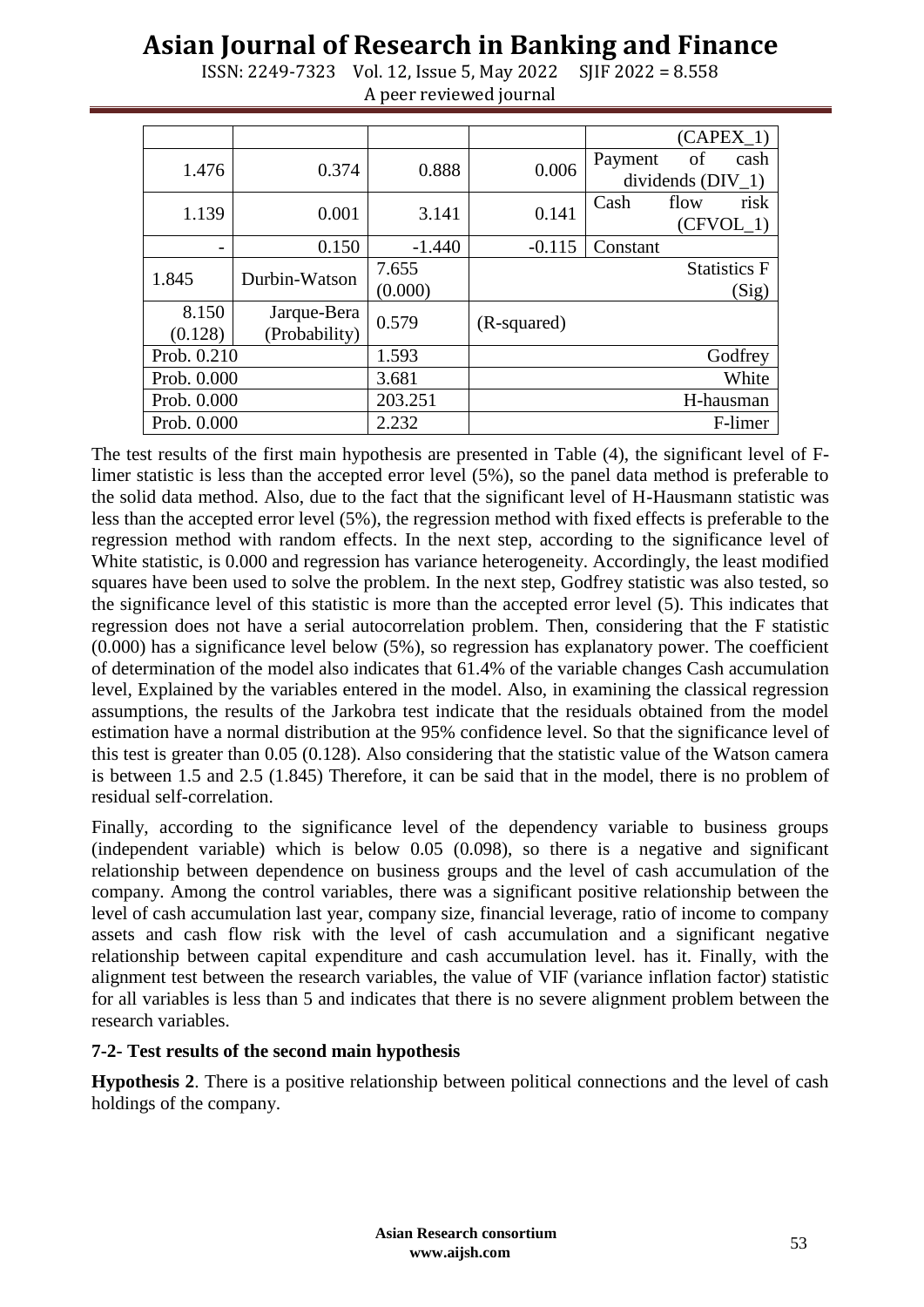ISSN: 2249-7323 Vol. 12, Issue 5, May 2022 SJIF 2022 = 8.558 A peer reviewed journal

| <b>Statistics</b>        | Prob          | Statistics t   | Coefficient | Variable<br>and<br>name |  |  |
|--------------------------|---------------|----------------|-------------|-------------------------|--|--|
| <b>VIF</b>               |               |                |             | symbol                  |  |  |
| 1.032<br>0.000           |               | 8.169          | 0.049       | political connections   |  |  |
|                          |               |                |             | (PC)                    |  |  |
| 1.123                    | 0.000         | 6.654          | 0.255       | cash holdings Last year |  |  |
|                          |               |                |             | $(CASH_1)$              |  |  |
| 1.069                    | 0.029         | 2.142          | 0.011       | Company<br>size         |  |  |
|                          |               |                |             | (SIZE 1)                |  |  |
| 1.421                    | 0.034         | 2.062          | 0.024       | Financial<br>leverage   |  |  |
|                          |               |                |             | (LEV 1)                 |  |  |
| 1.078                    | 0.237         | 1.181          | 0.000       | Market value to stock   |  |  |
|                          |               |                |             | book value (MB)         |  |  |
| 1.429                    | 0.000         | 7.356          | 0.139       | Revenue to Corporate    |  |  |
|                          |               |                |             | Assets (CF)             |  |  |
| 1.017                    | 0.035         | $-2.041$       | $-0.048$    | Cost<br>Capital         |  |  |
|                          |               |                |             | $(CAPEX_1)$             |  |  |
| 1.476                    | 0.557         | 0.586          | 0.004       | of<br>Payment<br>cash   |  |  |
|                          |               |                |             | dividends $(DIV_1)$     |  |  |
| 1.138                    | 0.015         | 0.105<br>2.429 |             | Cash<br>flow<br>risk    |  |  |
|                          |               |                |             | $(CFVOL_1)$             |  |  |
|                          | 0.152         | $-1.433$       | $-0.107$    | Constant                |  |  |
| 1.900                    | Durbin-Watson | 8.860          |             | <b>Statistics F</b>     |  |  |
|                          |               | (0.000)        |             | (Sig)                   |  |  |
| 8.150                    | Jarque-Bera   | 0.614          |             |                         |  |  |
| (0.128)<br>(Probability) |               |                | (R-squared) |                         |  |  |
| Prob. 0.255              |               | 1.368          |             | Godfrey                 |  |  |
| Prob. 0.000              |               | 6.232          | White       |                         |  |  |
| Prob. 0.000              |               | 178.427        | H-hausman   |                         |  |  |
| Prob. 0.000              |               | 1.997          | F-limer     |                         |  |  |

#### **TABLE (5) RESULTS OF MODEL ESTIMATION FOR THE SECOND MAIN HYPOTHESIS OF THE RESEARCH**

The test results of the first main hypothesis are presented in Table (5), the significant level of Flimer statistic is less than the accepted error level (5%), so the panel data method is preferable to the solid data method. Also, due to the fact that the significant level of H-Hausmann statistic was less than the accepted error level (5%), the regression method with fixed effects is preferable to the regression method with random effects. In the next step, according to the significance level of White statistic, is 0.000 and regression has variance heterogeneity.Accordingly, the least modified squares have been used to solve the problem. In the next step, Godfrey statistic was also tested, so the significance level of this statistic is more than the accepted error level (5). This indicates that regression does not have a serial autocorrelation problem. Then, considering that the F statistic (0.000) has a significance level below (5%), so regression has explanatory power. The coefficient of determination of the model also indicates that 61.4% of the variable changes Cash accumulation level, Explained by the variables entered in the model. Also, in examining the classical regression assumptions, the results of the Jarkobra test indicate that the residuals obtained from the model estimation have a normal distribution at the 95% confidence level. So that the significance level of this test is greater than 0.05 (0.128). Also considering that the statistic value of the Watson camera is between 1.5 and 2.5 (1.900)

Therefore, it can be said that in the model, there is no problem of residual self-correlation.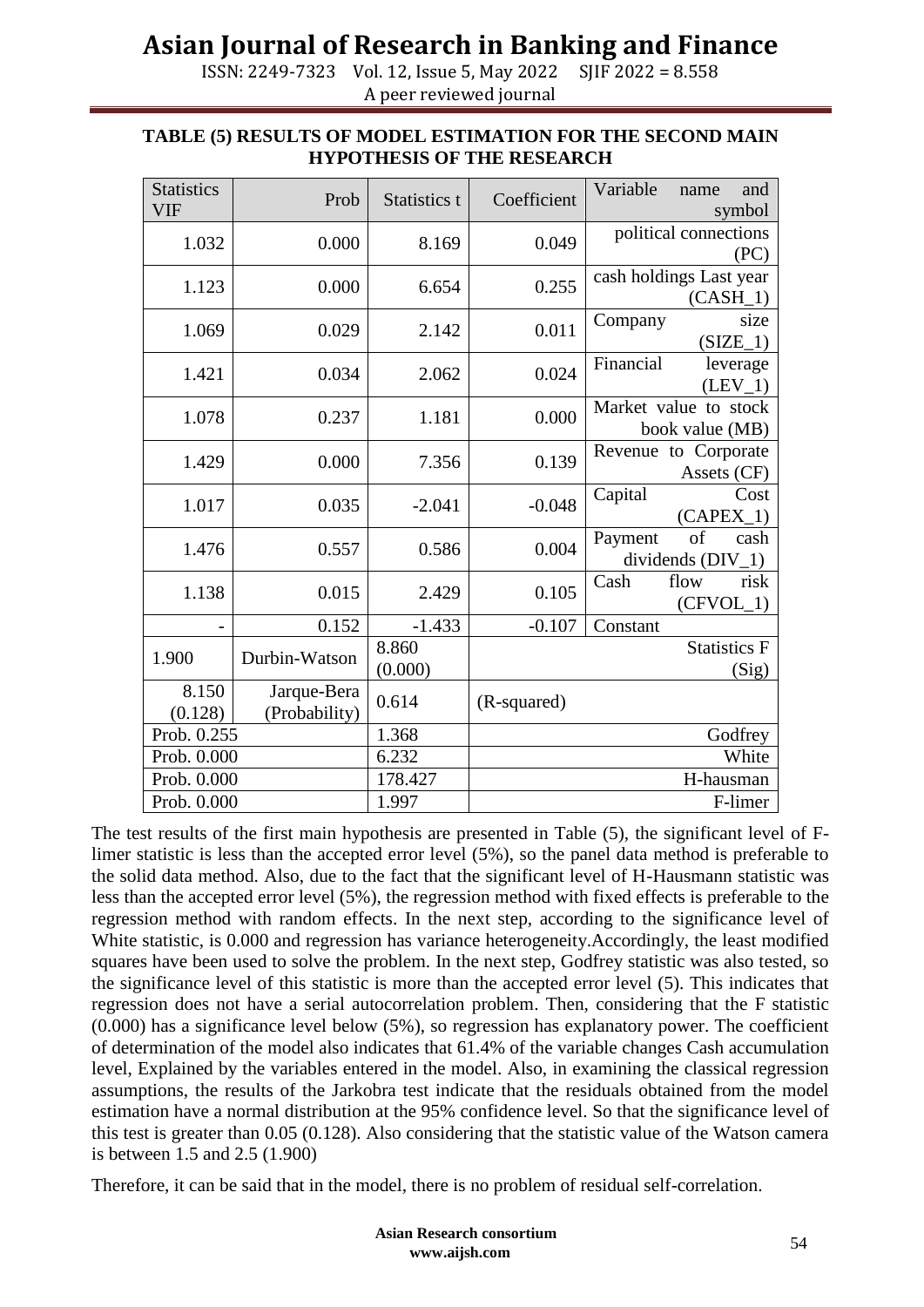ISSN: 2249-7323 Vol. 12, Issue 5, May 2022 SJIF 2022 = 8.558 A peer reviewed journal

Finally, according to the significance level of the company's political relations variable (independent variable) which is below 0.05 (0.049), so there is a positive and significant relationship between political relations and the level of cash accumulation of the company. One of the control variables between the level of cash accumulation last year, size of the company, Financial Leverage, Ratio of income to company assets And cash flow risk There is a significant positive relationship with the level of cash accumulation and a significant negative relationship between the cost of capital and the level of cash accumulation. Finally, with the alignment test between the research variables, the value of VIF (variance inflation factor) statistic for all variables is less than 5 and indicates that there is no severe alignment problem between the research variables.

#### **8- CONCLUSIONS AND RESEARCH SUGGESTIONS**

Having political relations can affect the behavior of companies in terms of efficiency. One of the benefits of political relations of companies is their access to cash resources. These resources can be affected in companies that are members of the business group due to intra-group transactions. In this regard, this study examines the impact of political relations and business groups on the level of cash accumulation in Tehran Stock Exchange companies. Findings show that there is a positive relationship between political relations and the level of cash accumulation and a significant negative relationship between dependence on business groups and the level of cash accumulation. Also, there is a positive relationship between a combination of political relations and business dependence with the level of cash accumulation There is meaning. Regarding the analysis of the research results, it can be said that powerful political companies, considering the presence of political people in their shareholders, can receive sufficient credit by applying pressure from banks and financial institutions. Also, due to the legitimacy of the company in the political space, these companies have advantages such as more market share, less payment of taxes, easier financing, more stock value, etc., which all cases can Lead to better performance and cash flow to the company. On the other hand, the ruling and powerful shareholders of business groups use internal information (with the aim of reducing the level of information asymmetry) to increase the share of profitable companies and transfer profits between group members by conducting intragroup transactions. This leads to enabling group member companies to raise cash from other locations, including low-risk financing. Accordingly, in these companies, managers are less willing to maintain the level of cash accumulation and use more cash resources to increase the value and equity of the company. This is more evident in the presence of political power and the company's presence in the business group.

According to the results, users of financial statements should always pay attention to variables such as political relations when analyzing to buy shares of companies.

Because this variable leads to an increase in the level of cash accumulation. Also, given that the goal of managers is to provide the trust of company owners Therefore, they should consider the issue of seeking to establish political relations in order to increase the level of cash accumulation. In addition, the stock exchange organization should adopt rules and regulations to determine the true value of companies, clarify their information and better understand their performance. That economic units have balanced political relations in all companies This will lead to optimal performance among all companies equally. It should be noted that this is important for the economic unit of optimal resources of cash. It is suggested in relation to business groups and the level of cash accumulation Economic units in general should seek to form a business group so that this leads to non-maintenance of cash Which can be used to increase company value and profitability. The results of the present study also contain useful information for economic managers, financial analysts, researchers and students; Because the impact of political relations and business groups on the level of cash accumulation in Tehran Stock Exchange companies is of

> **Asian Research consortium www.aijsh.com** <sup>55</sup>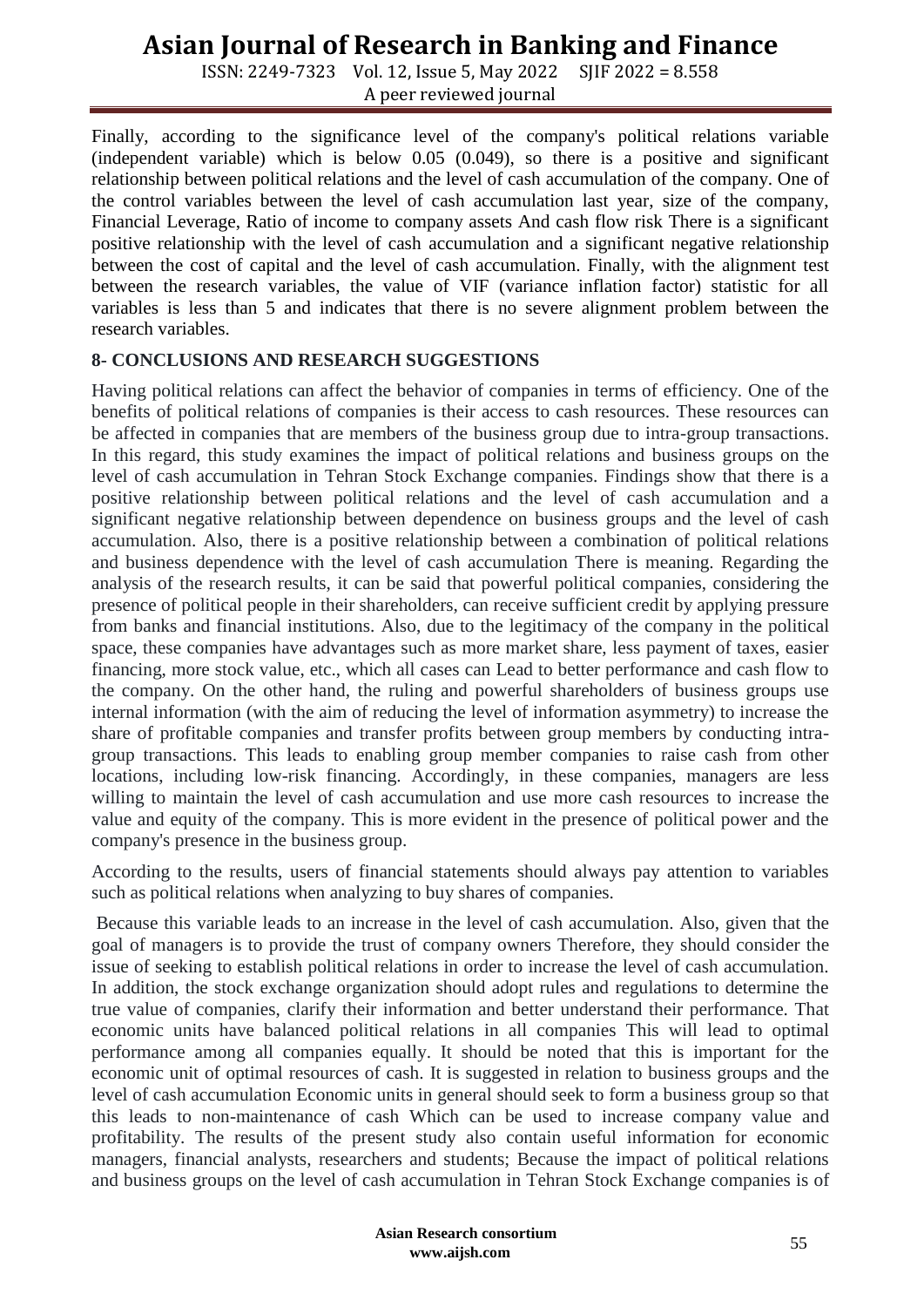ISSN: 2249-7323 Vol. 12, Issue 5, May 2022 SJIF 2022 = 8.558 A peer reviewed journal

great importance.

#### **REFERENCES**

- **1.** Agrawal, A., &Knoeber, C. (2001). Do some outside directors play a political role?Journal of Law and Economics, 44(1), 179–198.
- **2.** Akben-Selcuk, E., &Altiok-Yilmaz, A. (2016). Determinants of corporate cashholdings: Firm level evidence from emerging markets. In: Ü. Hacioğlu, H.Dinçer, & N. Alayoğlu. (Eds.), Global business strategies in crisis:Contributions to management science (pp. 417–428). New York: Springer.
- **3.** Al-dhamari, R., & Ku Ismail, K. N. I. (2015). Cash holdings, political connections,and earnings quality: Some evidence from Malaysia. International Journal ofManagement Finance, 11(2), 215–231.
- **4.** Allen, F., Qian, J., & Qian, M. (2005). Law, finance, and economic growth in China.Journal of Financial Economics, 77(1), 57–116.
- **5.** Al-Najjar, B. (2013). The financial determinants of corporate cash holdings: Evidencefrom some emerging markets. International Business Review, 22(1), 77–88.
- **6.** Al-Najjar, B., &Belghitar, Y. (2011). Corporate cash holdings and dividend payments:Evidence from simultaneous analysis. Managerial and Decision Economics,32(4), 231–241.
- **7.** Bao, X., Johan, S., &Kutsuna, K. (2016). Do political connections matter inaccessing capital markets? Evidence from China. Emerging Markets Review, 29,24–41.
- **8.** Bena, J., & Ortiz-Molina, H. (2013). Pyramidal ownership and the creation of newfirms. Journal of Financial Economics, 108(3), 798–821.
- **9.** Boubakri, N., El Ghoul, S., &Saffar, W. (2013). Cash holdings of politicallyconnected firms. Journal of Multinational Financial Management, 23(4), 338–355.
- **10.** Brenes, E. R., Madrigal, K., &Requena, B. (2011). Corporate governance and familybusiness performance. Journal of Business Research, 64(3), 280–285.
- **11.** Cai, W., Zeng, C., Lee, E., &Ozkan, N. (2016). Do business groups affect corporatecash holdings? Evidence from a transition economy. China Journal ofAccounting Research, 9(1), 1– 24.
- **12.** Caprio, L., Faccio, M., & McConnell, J. J. (2013). Sheltering corporate assets frompolitical extraction. Journal of Law and Economic Organization, 29(2), 332–354.
- **13.** Chaney, P. K., Faccio, M., & Parsley, D. (2011). The quality of accountinginformation in politically connected firms. Journal of Accounting and Economics,51(1), 58–76.
- **14.** Chang, S. J., & Choi, U. (1988). Strategy, structure and performance of Koreanbusiness groups: A transactions cost approach. Journal of Industrial Economics,37, 141–158.
- **15.** Chang, S. J., & Hong, J. (2000). Economic performance of group-affiliated companiesin Korea: Intragroup resource sharing and internal business transactions.Academy of Management Journal, 43, 429–448.
- **16.** Chen, C. J., Ding, Y., & Kim, C. F. (2010). High-level politically connected firms,corruption, and analyst forecast accuracy around the world. Journal ofInternational Business Studies, 41(9), 1505–1524.
- **17.** Chen, J., Leung, W. S., &Goergen, W. (2017). The impact of board gendercomposition on dividend payouts. Journal of Corporate Finance, 43, 86–105.
- **18.** Chen, S., Sun, Z., Tang, S., & Wu, D. (2011). Government intervention andinvestment efficiency: Evidence from China. Journal of Corporate Finance,17(2), 259–271.
- **19.** Claessens, S., Feijen, E., &Laeven, L. (2008). Political connections and preferentialaccess to finance: The role of campaign contributions. Journal of FinancialEconomics, 88(3), 554–580.
- **20.** Faccio, M. (2006). Politically connected firms. American Economic Review, 96(1),369–386.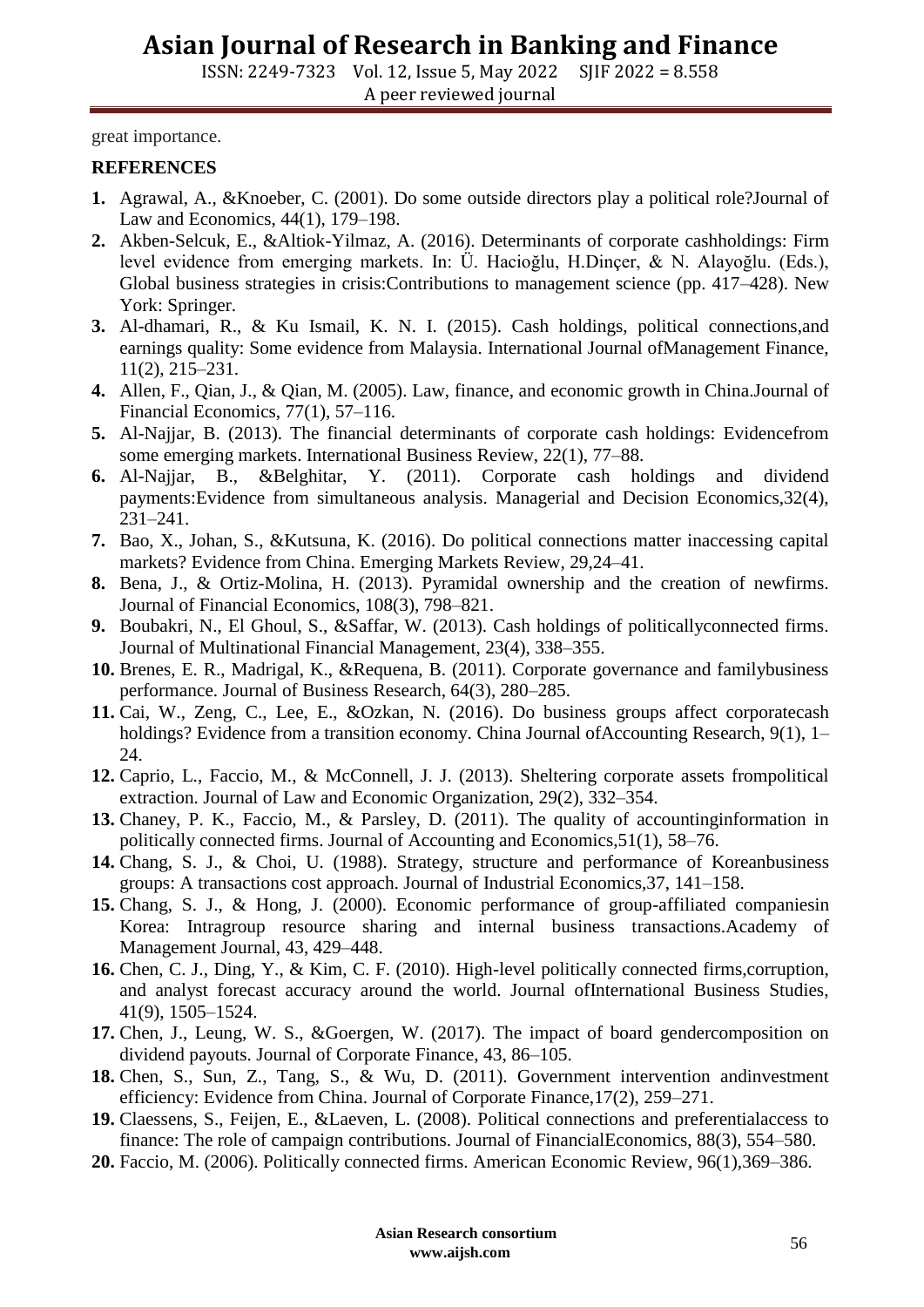ISSN: 2249-7323 Vol. 12, Issue 5, May 2022 SJIF 2022 = 8.558 A peer reviewed journal

- **21.** Faccio, M. (2010). Differences between politically connected and nonconnected firms:A crosscountry analysis. Financial Management, 39(3), 905–928.
- **22.** Fan, J. (2016). The value of political connections in China: Government officials onthe board of directors. Retrieved from papers.ssrn.com.Federal Reserve Bank of St. Louis (FRED). (2016). China's trade surplus since 2000.Retrieved fro[mhttps://fredblog.stlouisfed.org/2016/05/chinas-trade-surplus-since-2000/](https://fredblog.stlouisfed.org/2016/05/chinas-trade-surplus-since-2000/)
- **23.** Firth, M., Lin, C., & Wong, S. M. L. (2008). Leverage and investment under astate-owned bank lending environment: Evidence from China. Journal ofCorporate Finance, 14, 642–653.
- **24.** Francis, B., Hasan, I., Song, L., &Waisman, M. (2013). Corporate governance andinvestment– cash flow sensitivity: Evidence from emerging markets. EmergingMarkets Review, 15, 57–71.
- **25.** Greene, W. H. (2008). Econometric analysis (6th ed.). Upper Saddle River, NJ:Prentice Hall.
- **26.** Harford, J., Mansi, S. A., & Maxwell, W. F. (2008). Corporate governance and firmcash holdings in the U.S. Journal of Financial Economics, 87, 535–555.
- **27.** He, J., Mao, X., Rui, O. M., &Zha, X. (2013). Business groups in China. Journal ofCorporate Finance, 22, 166–192.
- **28.** Hill, M. D., Fuller, K. P., Kelly, G. W., &Washam, J. O. (2013). Corporate cashholdings and political connections. Review of Quantitative Finance andAccounting, 42(1), 123–142.
- **29.** Jensen, M. C. (1986). Agency costs of free cash flow, corporate finance, andtakeovers. American Economic Review, 76(2), 323–329.
- **30.** Jiang, F., & Kim, K. A. (2015). Corporate governance in China; A modern perspective.Journal of Corporate Finance, 32, 190–216.
- **31.** Johnson, S., & Mitton, T. (2003). Cronyism and capital controls: Evidence fromMalaysia. Journal of Financial Economics, 67(2), 351–382.
- **32.** Keynes, J. M. (1936). The general theory of employment, interest and money. London:Macmillan and Co.
- **33.** Khanna, T., & Palepu, K. (2000a). Is group affiliation profitable in emerging markets? An analysis of diversified Indian business groups. Journal of Finance, 55(2),867–891.
- **34.** Khanna, T., & Palepu, K. (2000b). The future of business groups in emerging markets:Longrun evidence from Chile. Academy of Management Journal, 43, 268–285.
- **35.** Kusnadi, Y., & Wei, K. C. J. (2012). The effects of political connections on the leveland value of cash holdings: International evidence. Working paper, SingaporeManagement University.
- **36.** La Porta, R., Lopez‐De‐Silanes, F., & Shleifer, A. (1999). Corporate ownershiparound the world. Journal of Finance, 54(2), 471–517.
- **37.** Megginson, W. L., Ullah, B., & Wei, Z. (2014). State ownership, soft-budgetconstraints, and cash holdings: Evidence from China's privatized firms. Journalof Banking and Finance, 48, 276–291.
- **38.** Myers, S. C. (1977). Determinants of corporate borrowing. Journal of FinancialEconomics, 5(2), 147–175.
- **39.** Myers, S. C., &Majluf, N. S. (1984). Corporate financing and investment decisionswhen firms have information that investors do not have. Journal of FinancialEconomics, 13(2), 187–221.
- **40.** Nasdaq. (2017). What is the difference between a developed, emerging, and frontiermarket? Retrieved fro[mhttp://www.nasdaq.com/article/what-is-the-difference-between-a-developed](http://www.nasdaq.com/article/what-is-the-difference-between-a-developed-emer%20ging-and-frontier-market-cm140649)[emerging-and-frontier-market-cm140649](http://www.nasdaq.com/article/what-is-the-difference-between-a-developed-emer%20ging-and-frontier-market-cm140649)
- **41.** Opler, T., Pinkowitz, L., Stulz, R., & Williamson, R. (1999). The determinants andimplications of corporate cash holdings. Journal of Financial Economics, 52(1),3–46.
- **42.** Organization for Economic Cooperation and Development. (2017). Chinese economicperformance in the long run: Institutional differences between Europe and China.Retrieved from [http://www.oecd.org/dev/c](http://www.oecd.org/dev/)hineseeconomicperformanceinthelongruninstitutionaldifferencesbet weeneuropeandchina.htm